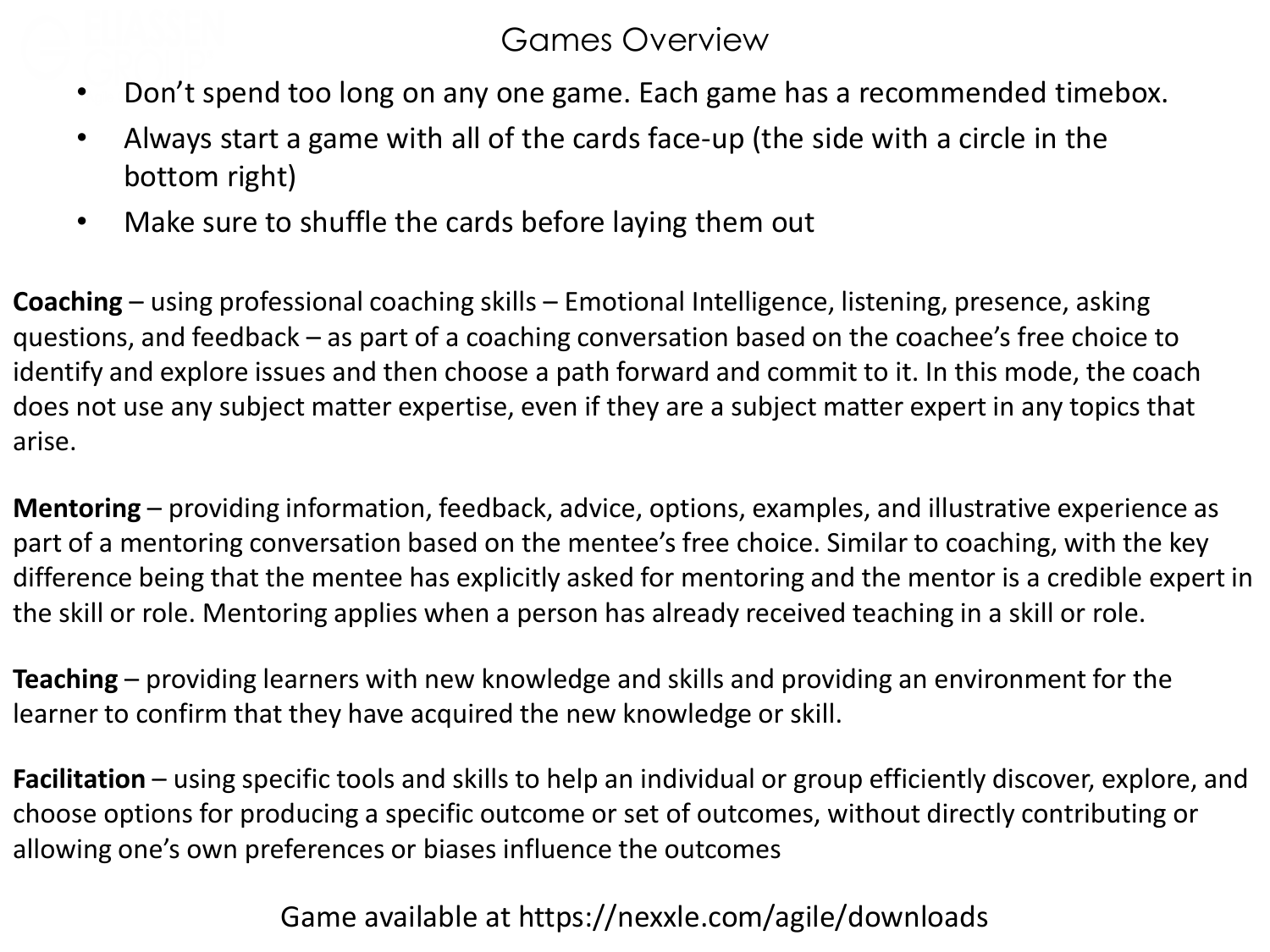### Coaching Game Coaching Game – **ι** 5 minutes minutes

for ideas on how to increase team velocity. How do you Scenario: A manager that is new to Scrum comes to you and asks respond? for ideas on how to increase team velocity. How do you **ScenarioRole:** you are an Agile Coach you are an Agile Coach : A manager that is new to Scrum comes to you and asks

See the reference materials for definitions of coaching, mentoring, teaching, and facilitating mentoring, teaching, and facilitating. See the reference materials for definitions of coaching,

check your answers. Also, decide which response is the best this game board. When you are done, turn over the cards to **How to:** Separate the cards into the categories on the side of response. You have 5 minutes. response. You have 5 minutes. check your answers. Also, this game board. When you are done, turn over the cards to : Separate the cards into the categories on the side of decide which response is the best









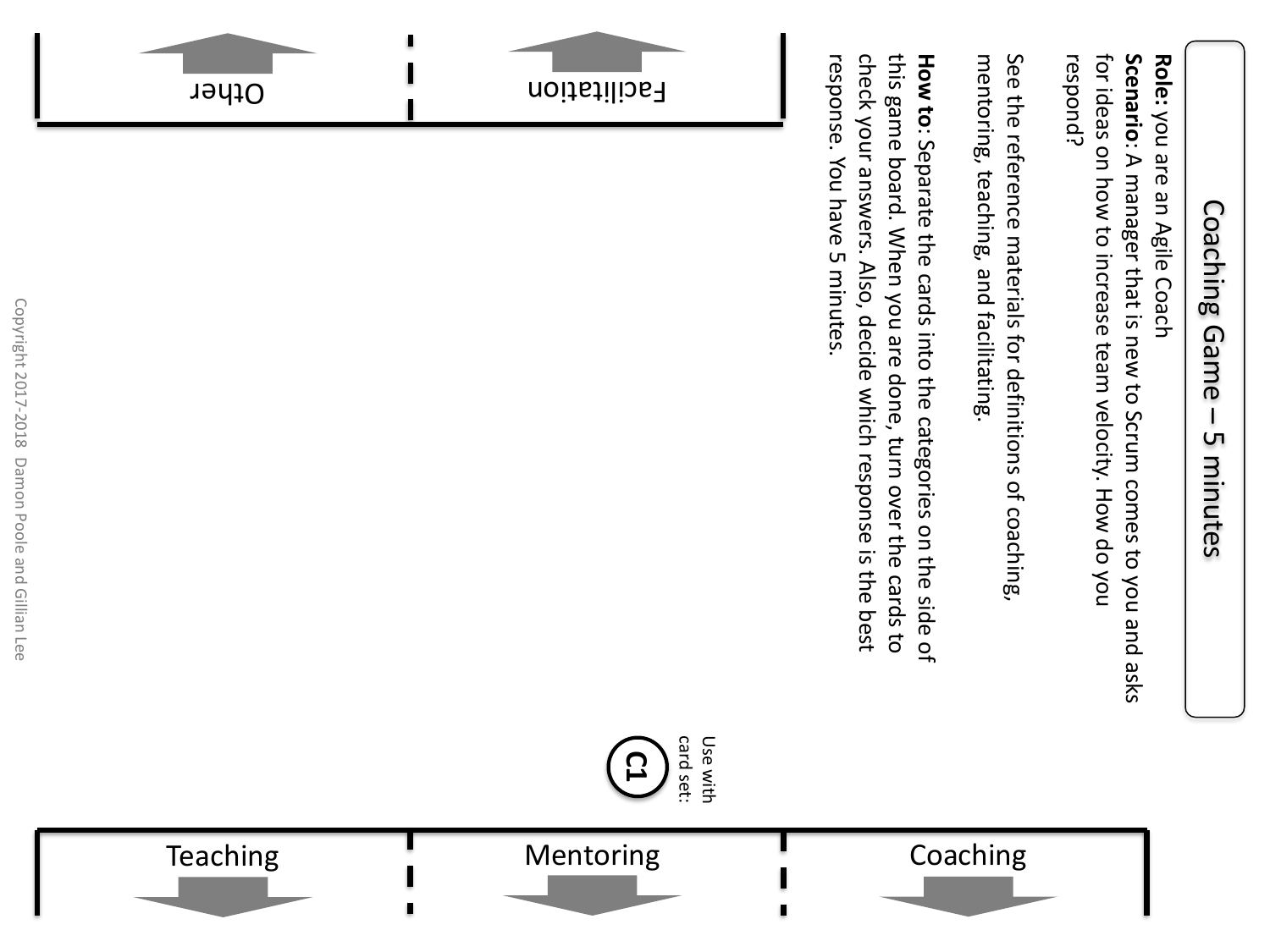## Open-ended, Open-ended, Neutral Questions Neutral Questions  $\overline{\phantom{a}}$ LΠ 5 minutes minutes

neutral questions As a coach, whenever possible, lean towards open-ended, neutral questions. As a coach, whenever possible, lean towards open-ended,

5, red, Susan. have many answers, not just a single specific answer like yes, no, **Open ended:** an open-ended question is a question that could 5, red, Susan. have many answers, not just a single specific answer like yes, no, **Open ended** : an open-ended question is a question that could

circumstances and don't suggest a specific solution. **Neutral**: non-leading questions that could be asked regardless of circumstances and don't suggest a specific solution. : non-leading questions that could be asked regardless of

siu<sub>s</sub> check your answers. You have 5 minutes check your answers. this game board. When you are done, turn over the cards to **How**  game board. When you are **to**: Separate the cards into the categories on the side of You have 5 minutes. done, turn over the cards to



card set: Use with Use with <u>႙</u>

Good Question